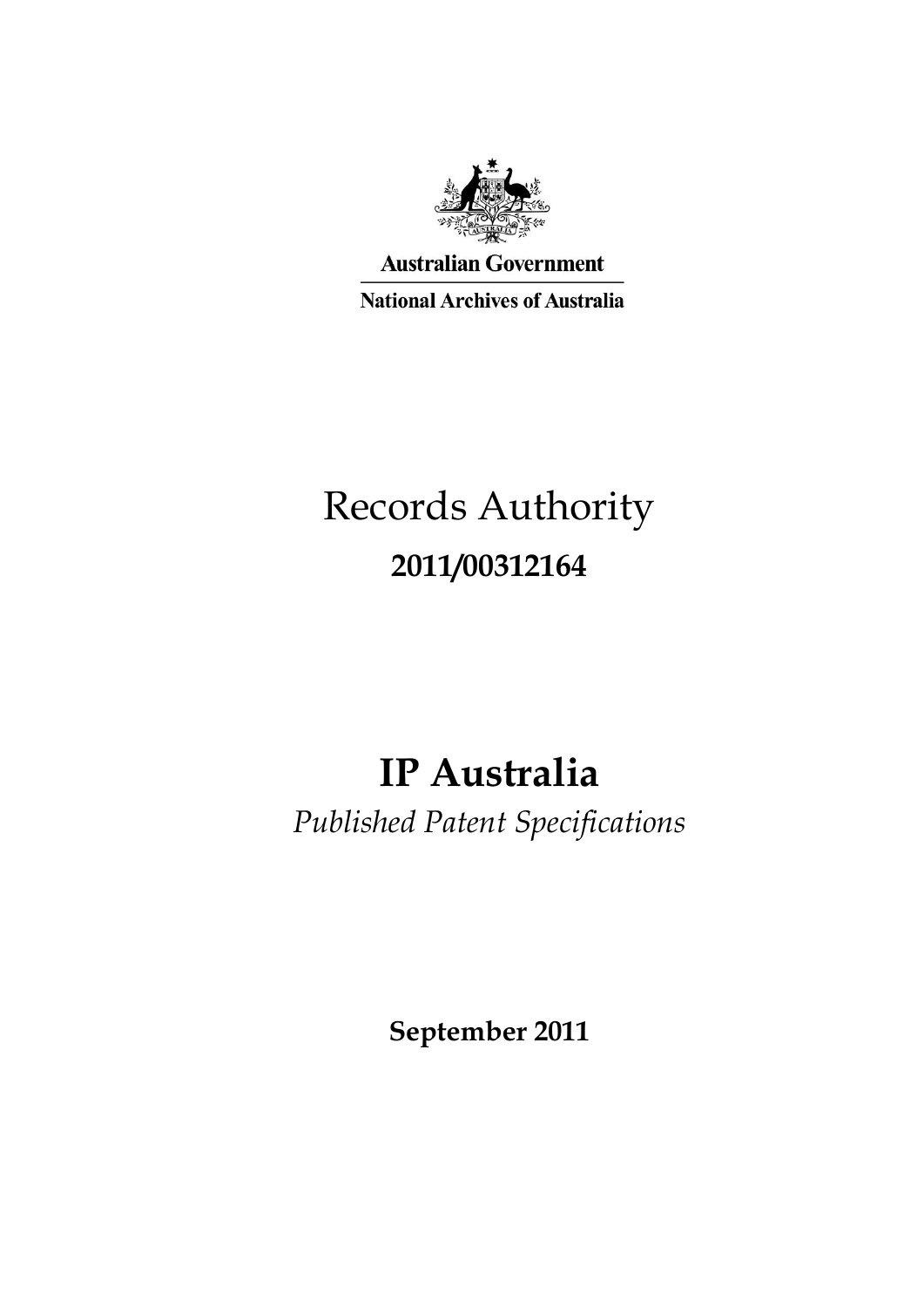# **CONTENTS**

| <b>INTRODUCTION</b>                    | 3 |
|----------------------------------------|---|
| <b>APPLICATION OF THIS AUTHORITY</b>   |   |
| <b>CONTACT INFORMATION</b>             | 5 |
| <b>AUTHORISATION</b>                   | 6 |
| <b>CLASS</b>                           |   |
| <b>Published Patent Specifications</b> | 7 |

© Commonwealth of Australia 2011

l,  $\overline{a}$ i. Manager, National Archives of Australia, PO Box 7425, Canberra Mail Centre This work is copyright. Apart from any use as permitted under the *Copyright Act 1968,* no part may be reproduced by any process without prior written permission from the National Archives of Australia. Requests and inquiries concerning reproduction and rights should be directed to the Publications ACT 2610, Australia.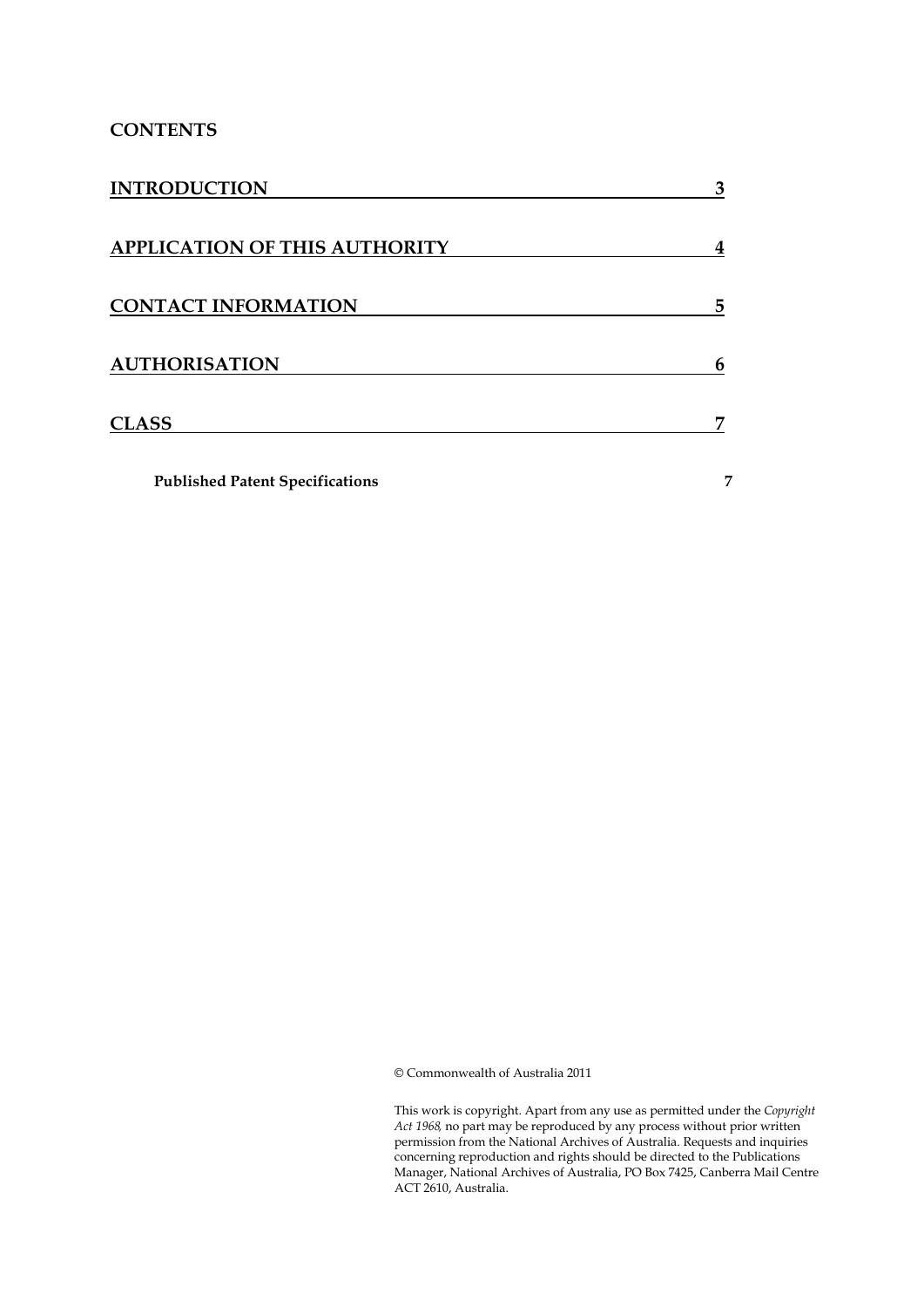## **INTRODUCTION**

 The National Archives of Australia in conjunction with IP Australia have developed this Records Authority to permit the destruction of source records after they have been digitised, subject to specified exclusions and conditions.

 This Authority is based on the identification and analysis of the business of IP Australia. It and the interests of stakeholders, the agency and the National Archives of Australia. takes into account the agency's legal and organisational records management requirements,

 This Authority gives IP Australia permission under the *Archives Act 1983*, for the destruction, retention or transfer to the National Archives of Australia of the records described.

 periodic review of this Authority is recommended. All amendments must be approved by the As changes in circumstances may affect future records management requirements, the National Archives.

# **APPLICATION OF THIS AUTHORITY**

- 1. This Authority applies to records already created by IP Australia as described in the classes of this Authority.
- 2. This Authority is to be used to sentence records. Sentencing involves the examination of records in order to identify the individual disposal class to which they belong. This process enables sentencers to determine how long records need to be kept. Advice on sentencing is available from the National Archives.
- 3. This Authority should be used in conjunction with general records authorities such as the Administrative Functions Disposal Authority (AFDA) and/or AFDA Express issued by the National Archives to cover business processes and records common to Australian Government agencies.
- 4. IP Australia Records Authorities 2004/68493 and 2002/04941330 are not to be used to sentence records covered by this Authority.
- 5. This Authority does not apply to published patent specifications produced in paper and held by the National Archives of Australia – accessions AP503/1, AP503/2, BP320/1, BP320/2, B3368/1, B3368/2, PP312/1, PP312/2, SP955/1 and SP955/2.
- 6. Where the method of recording information changes (for example when information is migrated from one system to a new system) this authority can still be applied, providing the records document the same core business. The information must be accessible for the period of time prescribed in this Authority. IP Australia will need to maintain continuing access to the information, including digital information, for the periods prescribed in this records authority or until the information is transferred into the custody of the National Archives.
- 7. In general, retention requirements indicate a minimum period for retention. IP Australia may extend minimum retention periods if it considers that there is an administrative need to do so, without further reference to the National Archives. Where IP Australia believes that its accountability will be substantially compromised because a retention period or periods are not adequate, it should contact the National Archives for review of the retention period.
- 8. From time to time, the National Archives will place a freeze on some groups of records relating to a particular topic or event which has gained prominence or provokes controversy. While the freeze is in place no records relating to the topic or event may be destroyed. Further information about disposal freezes and whether they affect the application of this Authority is available from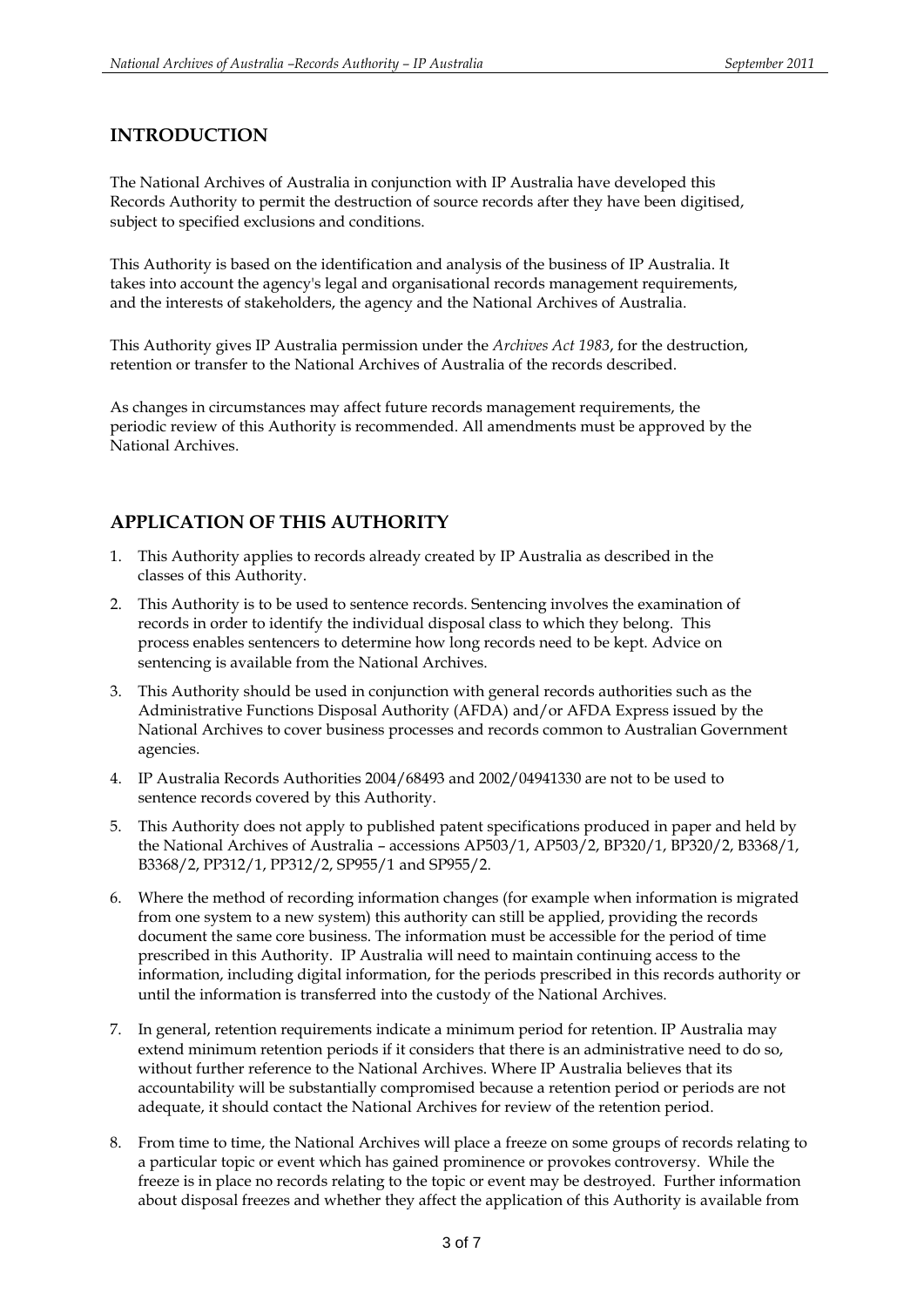the National Archives website a[t www.naa.gov.au](http://www.naa.gov.au/) 

- 9. Records which relate to any current or pending legal action, or are subject to a request for access  under the *Archives Act 1983* or any other relevant Act must not be destroyed until the action has been completed.
- been completed.<br>10. Records in the care of agencies should be appropriately stored, managed and preserved. Agencies need to meet this obligation to ensure that the records remain authentic and accessible over time. Under Section 31 of the *Archives Act 1983*, access arrangements are required for records that become available for public access including those records that remain in agency custody.
- 11. Appropriate arrangements should be made with the National Archives when records are to be transferred into custody. The National Archives accepts for transfer only those records designated as national archives.
- as national archives.<br>12. Advice on how to use this Authority is available from the IP Australia records manager. If there are problems with the application of the Authority that cannot be resolved, please contact the National Archives.

### **CONTACT INFORMATION**

 For assistance with this authority or for advice on other recordkeeping matters, please contact National Archives' Agency Service Centre.

Queen Victoria Terrace Tel: (02) 6212 3610 Parkes ACT 2600 PO Box 7425 Canberra Mail Centre ACT 2610 Website: [www.naa.gov.au](http://www.naa.gov.au/)

Fax: (02) 6212 3989 Email: [recordkeeping@naa.gov.au](mailto:recordkeeping@naa.gov.au)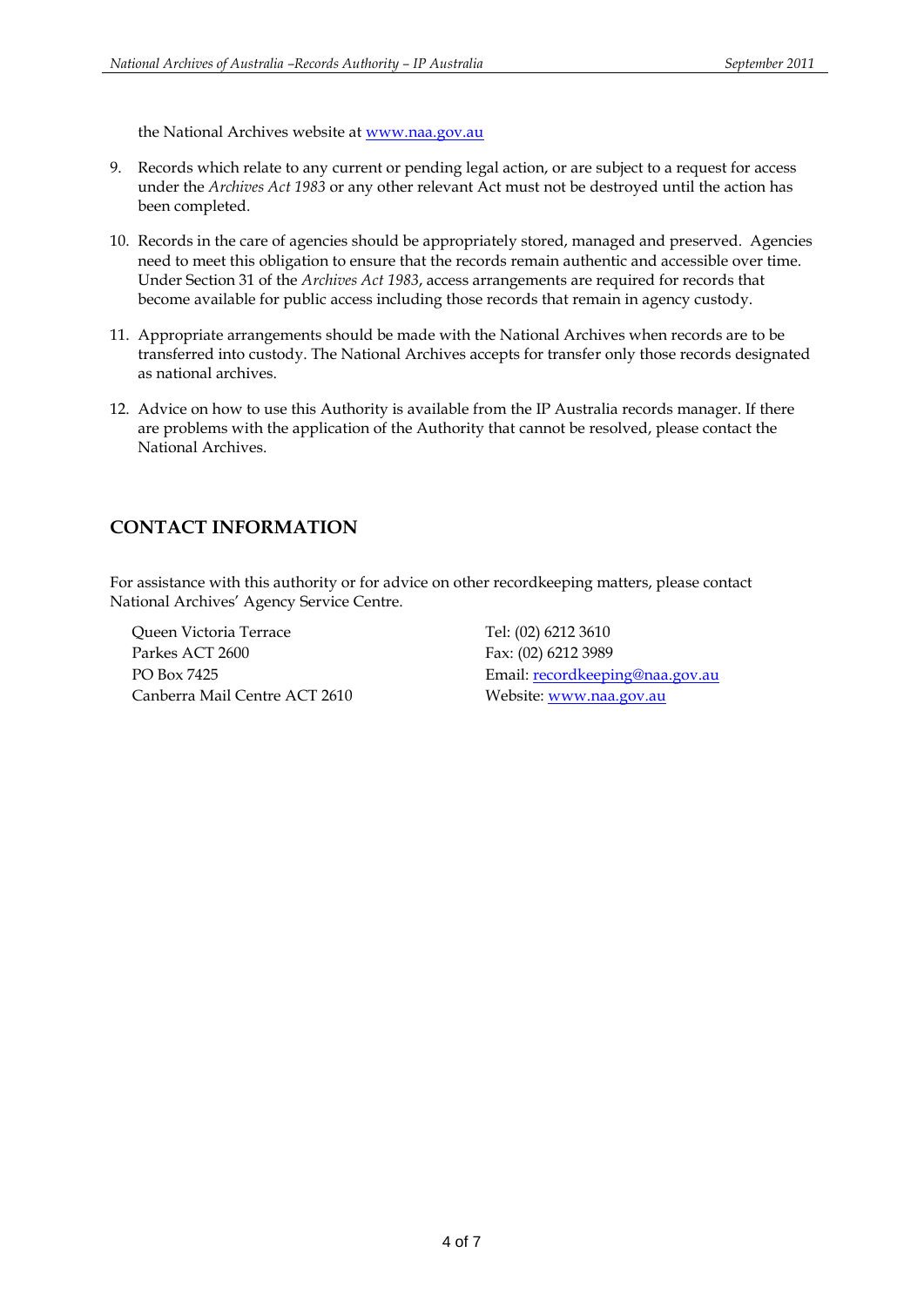# **AUTHORISATION**

#### RECORDS AUTHORITY 2011/00312164

**Person to whom notice of Charles Control** P Australia authorisation is given: PO Box 200

Woden ACT 2606

**Purpose:** Authorises arrangements for the disposal of records in accordance with section 24(2)(b) of the Archives Act 1983.

Application: IP Australia - Published Patent Specifications

This authorisation gives permission for the destruction, retention or transfer to the National Archives of Australia of the records described. The authority will apply only with the consent of the agency currently responsible for the core business documented in the records.

Authorising Officer **Date of issue:** 

luh

Margaret Chalker Assistant Director-General Government Information Management National Archives of Australia

26 September 2011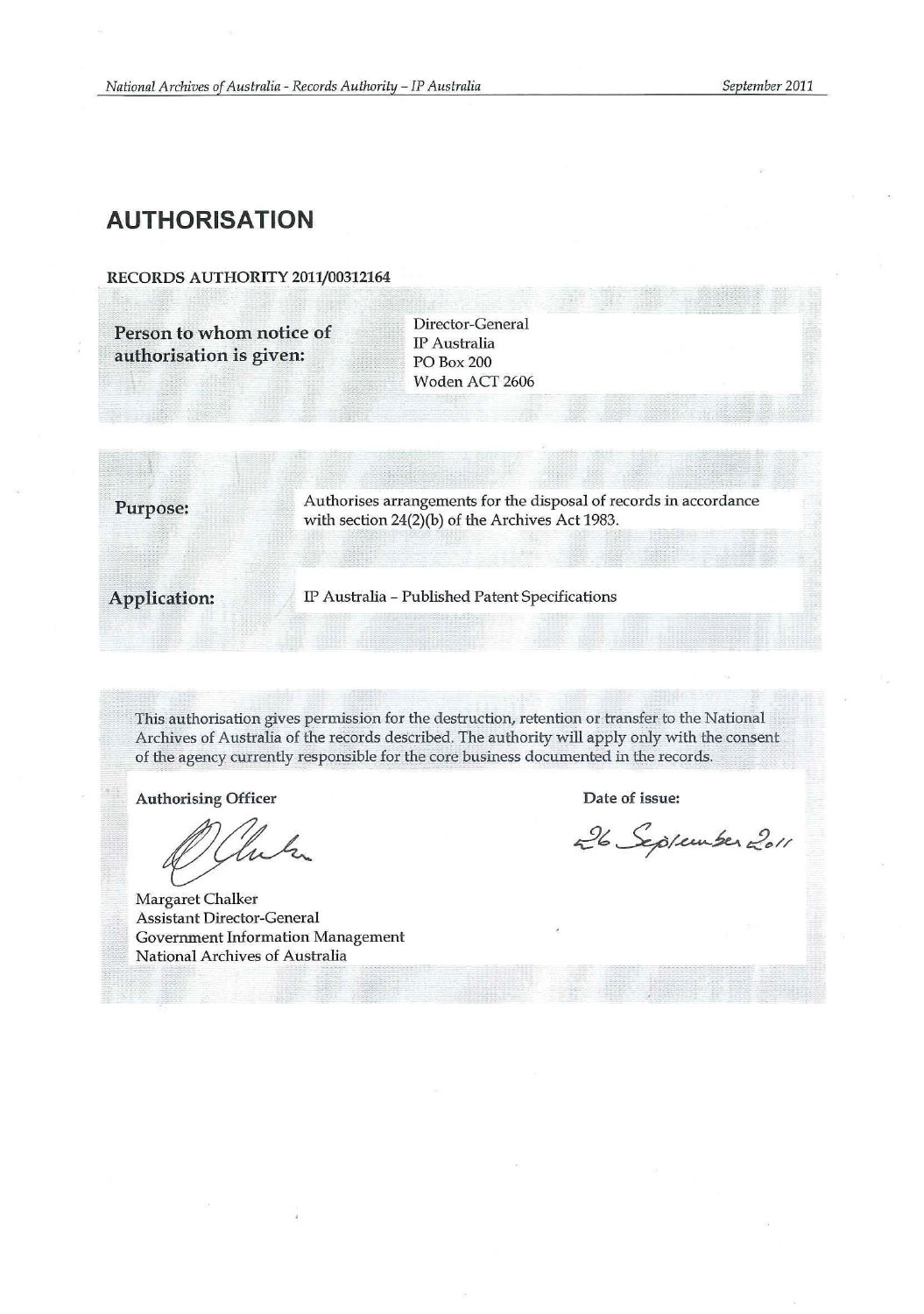### **PUBLISHED PATENT SPECIFICATIONS**

Formal, published contents of patents - rights granted for any device, substance, method or process which is new, inventive and useful *–*produced during the patent grant process under Australian patent law.

For the Official Journal of Patents, use *AFDA/AFDA Express -* PUBLICATION

#### **Class No** Description of records Disposal action **Disposal action**

- 33037 The master set of published patent specifications in digital Retain as national form (1904-).  $\blacksquare$
- 33055 Unbound loose leaf paper and microform source records Destruction authorised<br>(relating to class 33037) of published patent specifications subject to the **Exclusions** (relating to class 33037) of published patent specifications (1904 - 1998), that have been digitised and transferred to the and **Conditions** in this National Archives of Australia.

# **EXCLUSIONS**

This Authority does not cover the destruction of records that have been reproduced where:

- there is a legal requirement to keep or retain the records in a specific format;
- *Information*, the *Archives Act* or other legislation; they are required, or likely to be required, for a current or pending court action, government inquiry or investigation, or are the subject of a current application for access under *Freedom of*
- there is a government policy or directive not to destroy them;
- the National Archives has issued a notice that specifically prohibits their destruction or calls for retention in that format;
- records; or they are subject to a disposal freeze which states that this Authority can not be applied to the
- they are on loan to agencies from the care of the National Archives.

 Other records authorities are not to be used to sentence records covered by this Authority. Also, this Application of this Authority, notes 4 and 5. Authority does not apply to specific records held by the National Archives of Australia. Refer to

# **CONDITIONS**

#### **Functional equivalence**

The agency must ensure that all reproductions are at least functionally equivalent to the source records for business and legal purposes and are managed as records.

#### **Reproduction standards**

The agency must ensure that reproductions:

- useability necessary to meet the identified purposes of the source records; intended to replace source records have the degree of authenticity, integrity, reliability, and
- are complete and accurate in terms of content;
- can be taken to be true copies, or, the devices or processes used to produce them routinely produced accurate, reliable records, with good documentation of the copy, conversion or migration process.